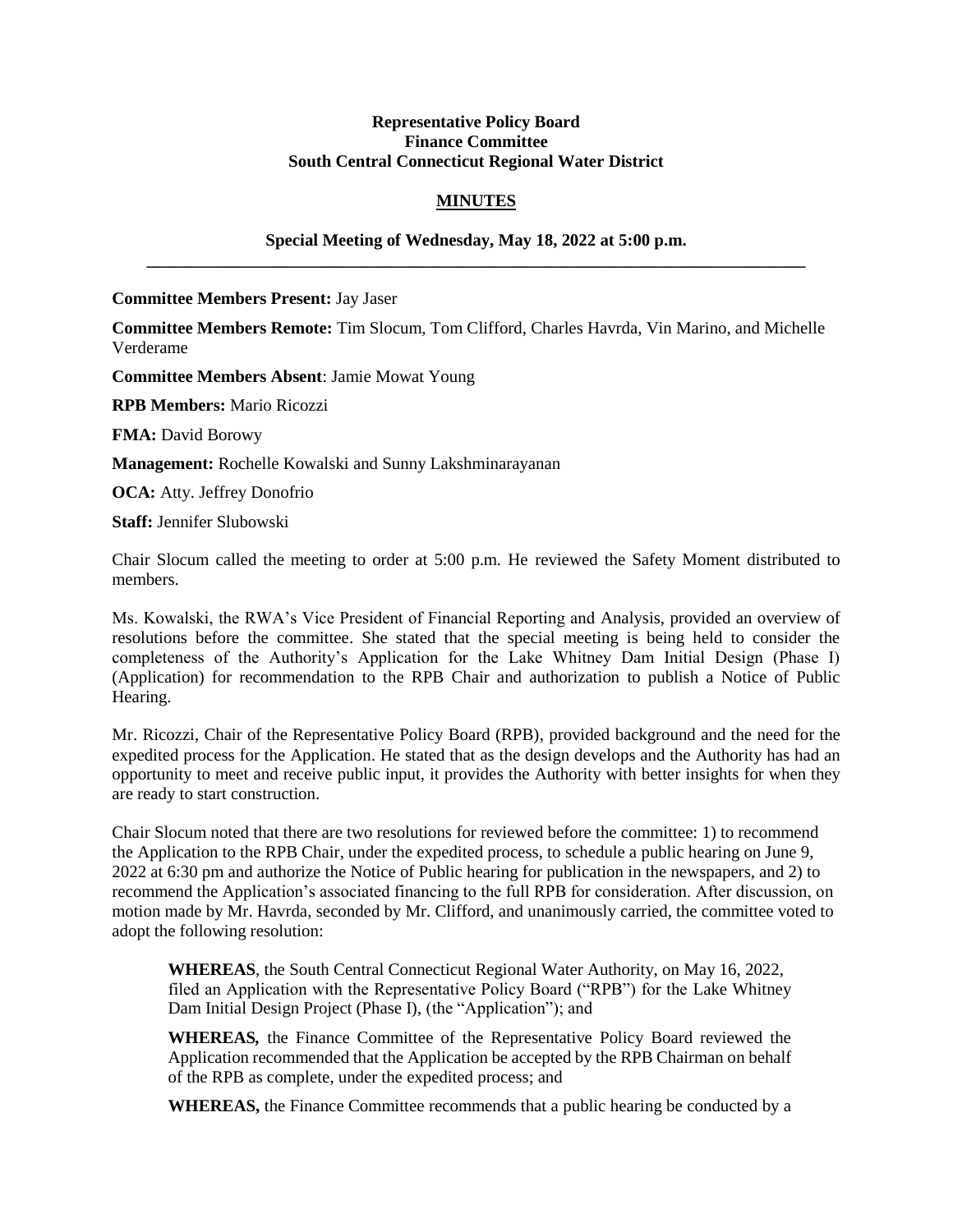Representative Policy Board Finance Committee May 18, 2022

Presiding Member; and

**WHEREAS**, the RPB Chairman accepts said Application on behalf of the RPB, as complete and scheduled said Application for a public hearing, under the expedited process and in accordance with Special Act 77-98, as amended, and the RPB Bylaws and Rules of Practice.

**NOW THEREFORE BE IT RESOLVED,** that the RPB Chairman accepts the Authority's Application on behalf of the RPB, and determined to hold a public hearing, to be conducted by a Presiding Member, on June 9, 2022 at 6:30 p.m.; and

**RESOLVED FURTHER,** that the Chairperson is hereby directed to give notice of said hearing in accordance with Section 11 of the Rules of Practice, as amended.

The Committee also reviewed the Application's associated financing resolution and on motion made by Mr. Jaser, seconded by Mr. Marino, and unanimously carried, the committee recommended the following resolution for consideration by the RPB:

**WHEREAS,** the South Central Connecticut Regional Water Authority (the "Authority") proposes to issue its Bonds which may be issued as Project Loan Obligations delivered to the State of Connecticut or as obligations issued pursuant to the federal Water Infrastructure Finance and Innovation Act (the "Bonds") in accordance with Special Act 77-98, as amended, of the General Assembly of the State of Connecticut (the "Act") and the Water System Revenue Bond Resolution, General Bond Resolution, adopted by the Authority and approved by the Representative Policy Board of the South Central Connecticut Regional Water District (the "RPB") on July 31, 1980, as amended and supplemented (the "General Bond Resolution"); and

**WHEREAS,** the Act authorizes the Authority to issue its bonds from time to time but subject to the approval of the RPB;

## **NOW THEREFORE BE IT RESOLVED THAT:**

- 1. The RPB hereby approves the issuance of the Authority's Bonds in an aggregate principal amount not to exceed Six Million Twenty Thousand Dollars (\$6,020,000) and further resolved;
- 2. The Bonds may be issued as obligations in one or more series pursuant to the General Bond Resolution and a supplemental resolution that may be adopted by the Authority for each series of Bonds, each of which shall specify the amount of the Bonds, the purposes for which the Bonds are to be issued, the date or dates, maturities, sinking fund installments if any, interest rates, series, denominations, form, redemption prices, security provisions and

such other details of the Bonds as the Authority shall determine in accordance with the limits established by the General Bond Resolution and hereby and further resolved;

3. The purposes of the Bonds shall be to finance or refinance the cost of the design of the Lake Whitney Dam and Spillway Improvements (the "Project") to provide funds for